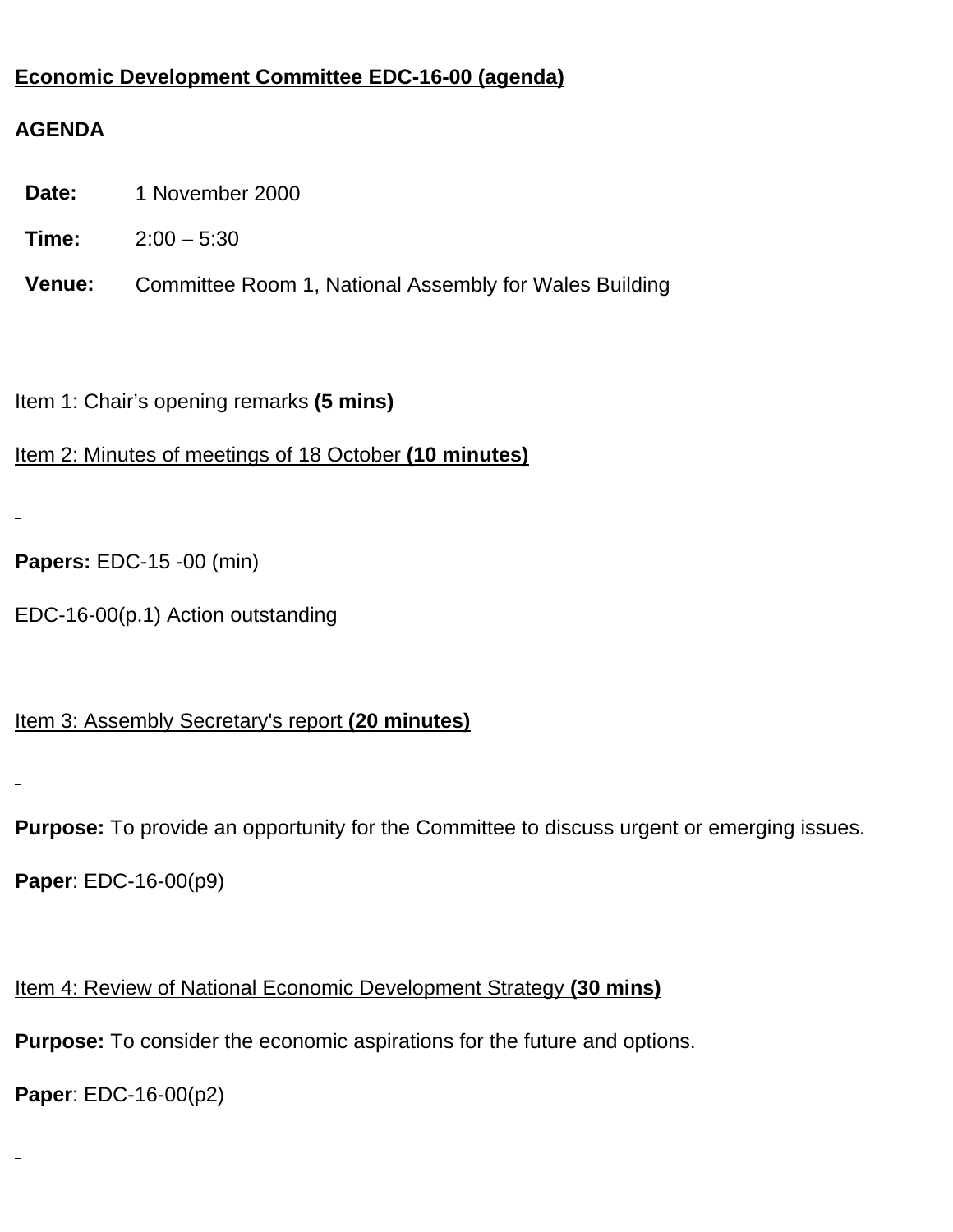#### **Officials**: Steve Phillips

Gareth Edwards

Item 5: WTB Review of achievements **(45 mins)**

**Purpose:** A review of performance at the WTB and their plans for the future

**Paper**: EDC-16-00(p8)

**In attendance:** Philip Evans – Chair, WTB

Jonathan Jones – Chief Executive

# **BREAK FOR 15 MINUTES**

Item 6: Entrepreneurship Action Plan **(45 mins)**

**Purpose**: To consider the Entrepreneurship Action Plan

**Paper**: EDC-16-00(p3)

EDC-16-00(p3a) Entrepreneurship Action Plan – Implementation Plan

**Steering Group Members in attendance:**

Card Hadley – Deputy Chair (Council of Welsh TECs)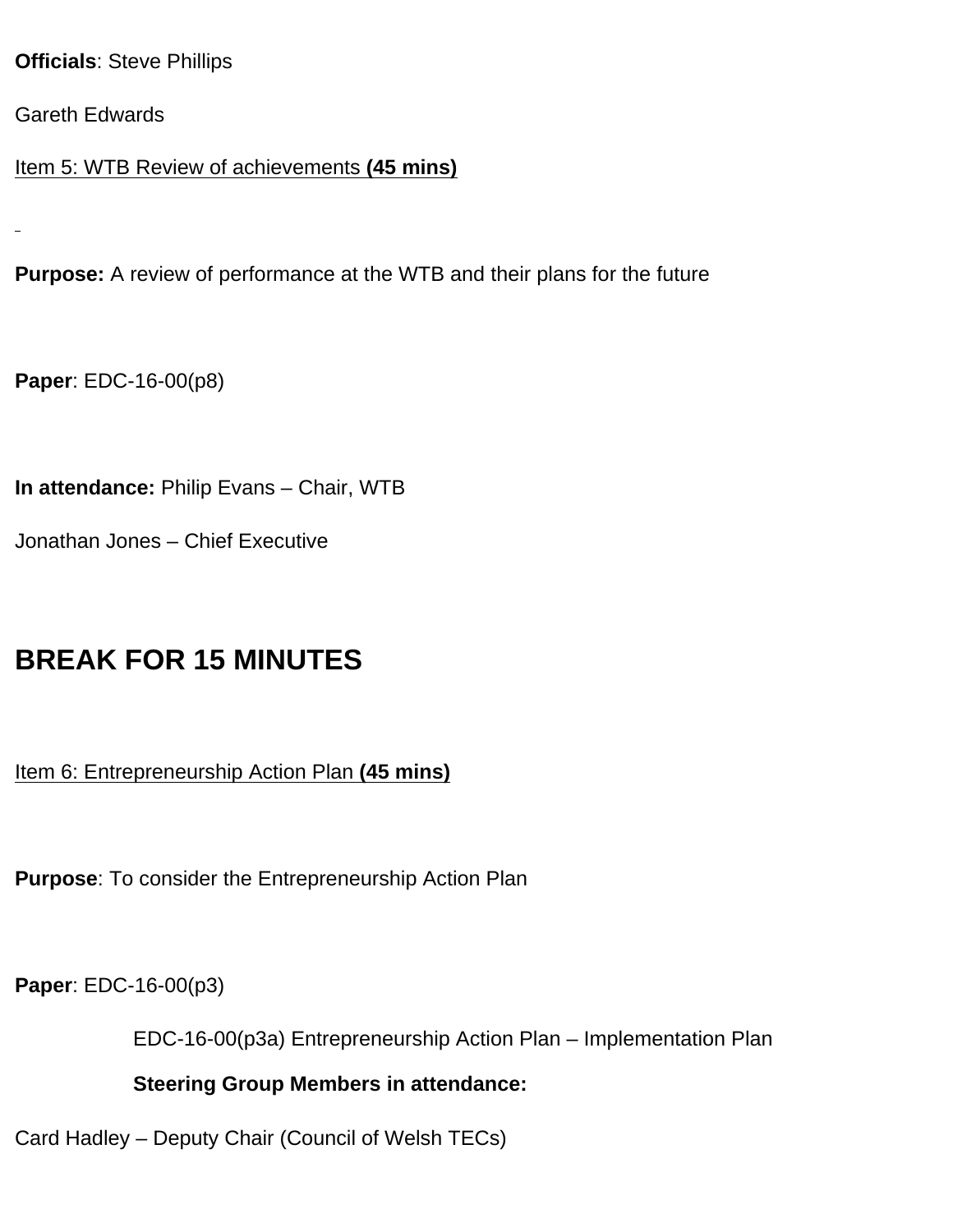Hywel Evans – Menter a Busnes

Lorraine Beard - Young EnterpriseWales

Ian Willox – (Executive support, WDA)

**Item 7: Structural Funds (25 Mins)** 

**Purpose**: To consider the Objective 2 SPD in advance of Plenary on 9th November and to consider a progress report on Objective 3.

**Objective 2 Papers:** EDC 16-00(p4) – Objective 2 Covering Paper

EDC 16-00(p5) – Objective 2 SPD

**Officials:** Chris Johnes - European Affairs Division

Jeff Andrews – Cardiff County Council

A n other – Cardiff County Council

Tba - Voluntary Sector

**Objective 3 Paper:** EDC 16-00(p6) – Objective 3 progress report.

**Officials:** John Clarke

Item 8: Update on ONS Report **(15 Mins)**

**Purpose**: To update the Committee on the ONS report and to provide an indicative figure for the